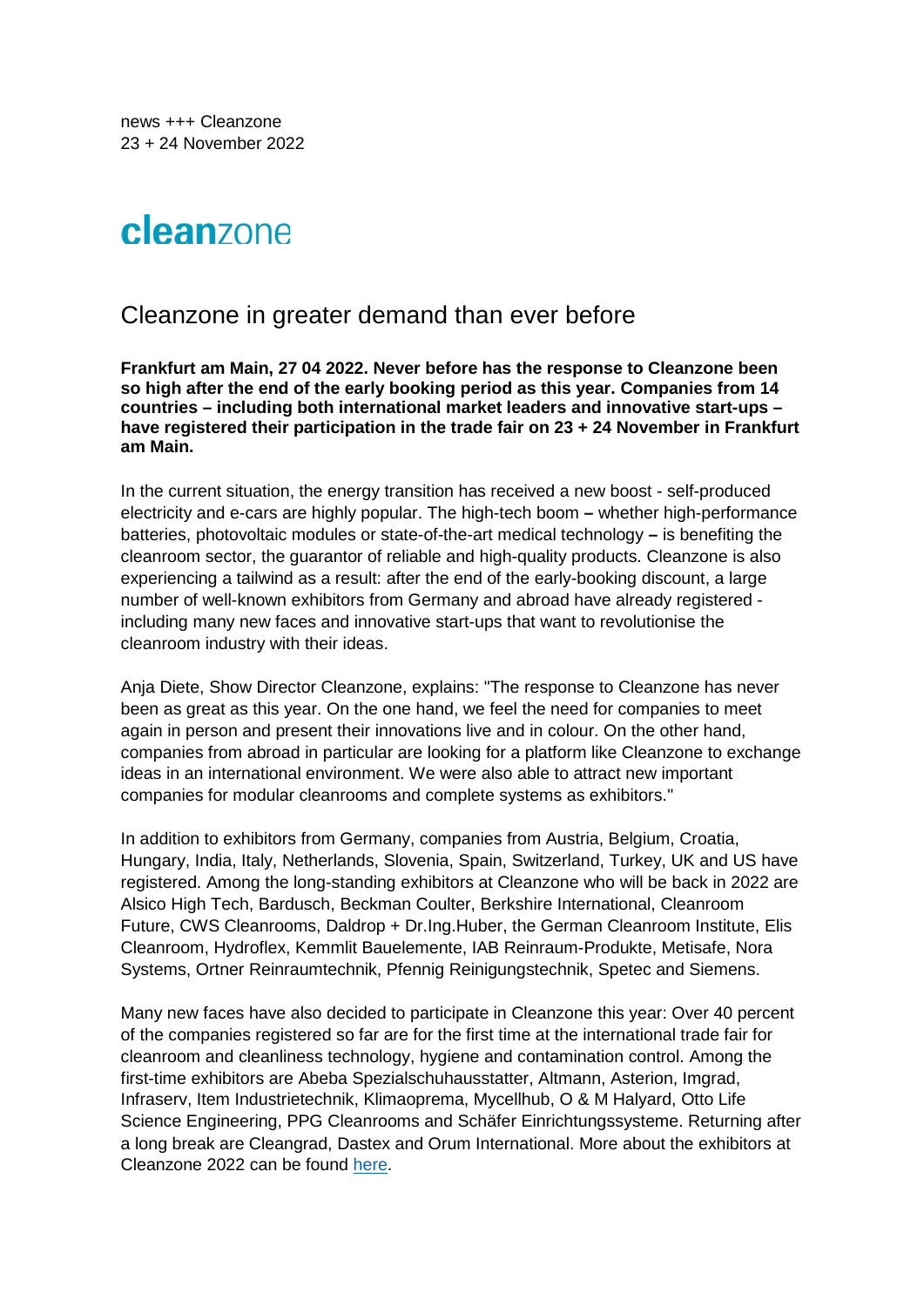

International exchange at Cleanzone, Source: Messe Frankfurt/Sandra Gätke

## **High on the agenda: The Cleanzone Award**

The Cleanzone Award is firmly established in the industry and supports companies in their efforts to introduce innovative products to the market. Since 2019, Messe Frankfurt has been presenting the award in cooperation with the Wiley publishing house and its publication "Reintaumtechnik". The prize is awarded for groundbreaking progress in terms of innovation, sustainability and efficiency. The deadline for entries is 15 August 2022, after which a top-class jury nominates up to five outstanding concepts. The winner will be chosen by the public during the fair.

Information and registration documents for the award: [www.cleanzone.messefrankfurt.com/award](http://www.cleanzone.messefrankfurt.com/award)

Further information: [www.cleanzone.messefrankfurt.com](http://www.cleanzone.messefrankfurt.com/) [www.cleanzone.messefrankfurt.com/facebook](http://www.cleanzone.messefrankfurt.com/facebook) [www.cleanzone.messefrankfurt.com/twitter](http://www.cleanzone.messefrankfurt.com/twitter) [www.cleanzone.messefrankfurt.com/linkedin](http://www.cleanzone.messefrankfurt.com/linkedin)